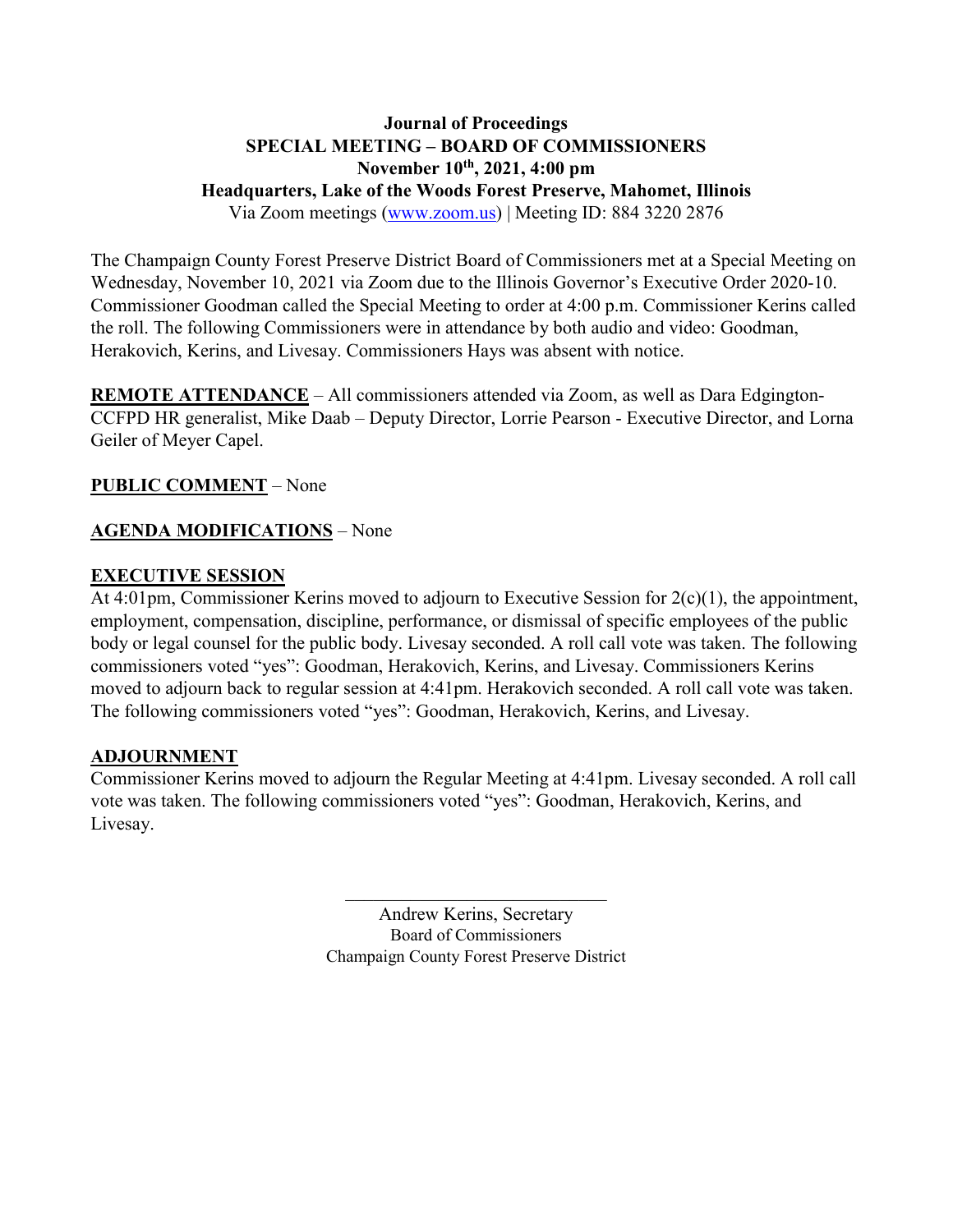# **Journal of Proceedings REGULAR MEETING – BOARD OF COMMISSIONERS November 18, 2021, 6:00 pm Education Classroom, Museum of the Grand Prairie, Lake of the Woods Forest Preserve, Mahomet, Illinois**

The Champaign County Forest Preserve District Board of Commissioners met at a Regular Meeting on Thursday, November 18, 2021 at the Education Classroom, Museum of the Grand Prairie, Lake of the Woods Forest Preserve. Commissioner Goodman called the Regular Meeting to order at 6:00 p.m. Commissioner Kerins called the roll. The following Commissioners present were: Goodman, Herakovich and Kerins.

**REMOTE ATTENDANCE** – Commissioners Hays and Livesay

*Commissioner Goodman called the Public Hearing to order at 6:02 pm.*

**PUBLIC HEARING – TENTATIVE TAX LEVY** – *Receive public comments on the Tentative Tax Levy Ordinance 2021-01 of the Champaign County Forest Preserve District in the county of Champaign, of the State of Illinois, for the 2021 taxes due in 2022.* **PUBLIC COMMENT** – None (in person or via previous email)

*Commissioner Goodman closed the Public Hearing and opened the Regular meeting at 6:03 pm.*

# **REGULAR MEETING**

**PUBLIC COMMENT** – Tad Carlson spoke regarding benefits and advantages of Disc Golf. Carlson asked the Board to consider the addition of a Disc Golf Course at the District.

# **AGENDA MODIFICATIONS** – None

# **APPROVAL OF CONSENT AGENDA**

# **A. Minutes of Regular Meeting on October 21, 2021**

**B. Monthly Staff Reports**

# **C. Resolution 2021-17 for Previously-Authorized IDOT temporary Easement**

Commissioner Kerins made a motion to approve the consent agenda. Commissioner Herakovich seconded. A roll call vote was taken. A roll call vote was taken. The following commissioners voted "yes": Goodman, Hays, Herakovich, Kerins and Livesay. Motion carried. Motion carried.

## **NEW BUSINESS**

# **A. Disbursements for Approval**

Commissioner Herakovich moved to approve the payment of \$138,384 in disbursements dated October 22, 2021 through November 18, 2021. Commissioner Kerins seconded. A roll call vote was taken. The following commissioners voted "yes": Goodman, Hays, Herakovich, Kerins and Livesay. Motion carried.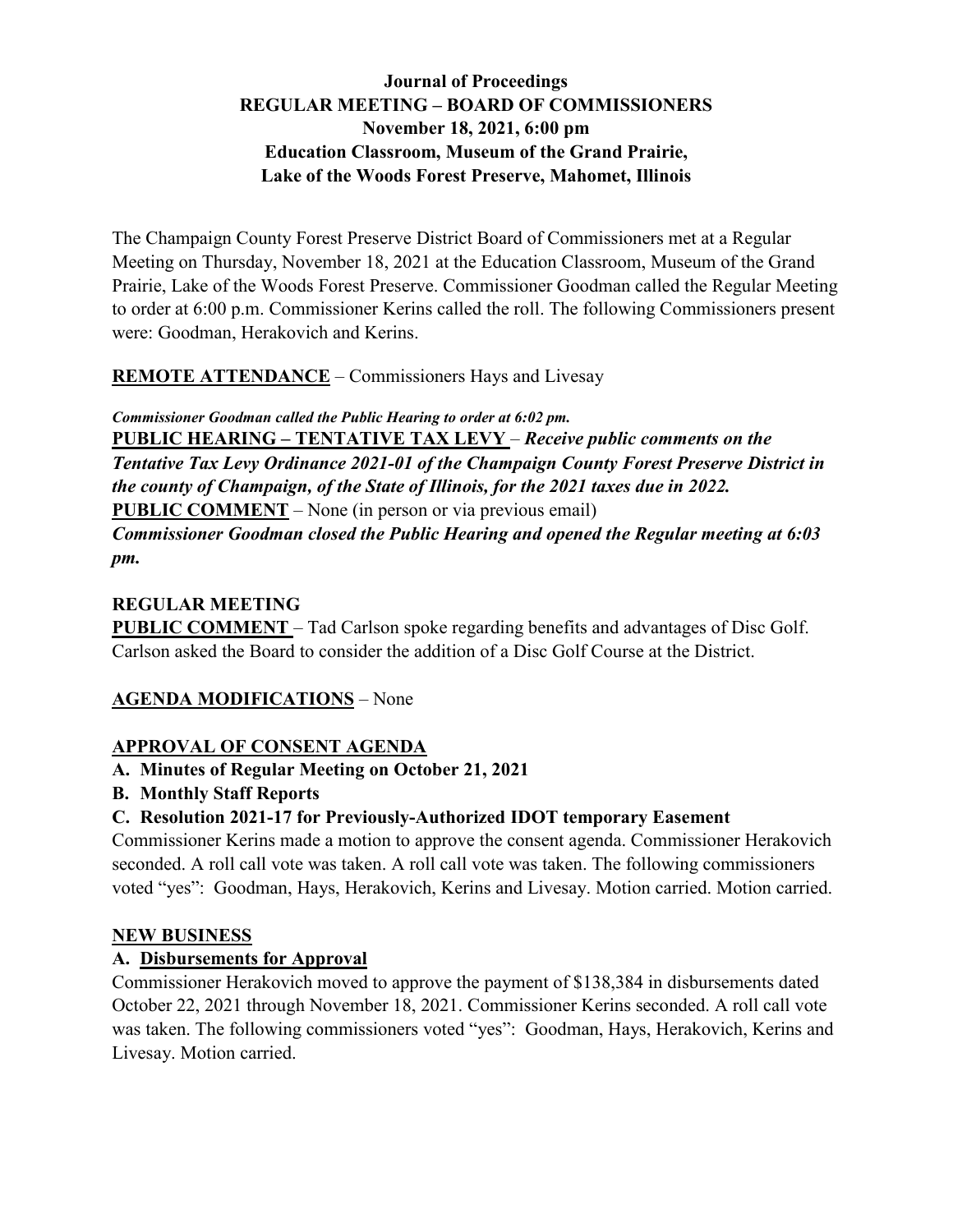### **Regular Meeting November 18, 2021 Page 2 of 5 B. Treasurers Report - October**

Commissioner Herakovich moved the Board approve the October 2021 Treasurer's report. Commissioner Kerins seconded. A roll call vote was taken. The following commissioners voted "yes": Goodman, Hays, Herakovich, Kerins and Livesay. Motion carried.

# **C. Ordinance 2021-01, Final Tax Levy for 2021 Taxes Due in 2022**

Commissioner Herakovich moved the Board approve Ordinance 2021-01, the Annual Final Tax Levy for 2021 Taxes due in 2022. Commissioner Kerins seconded. A roll call vote was taken. The following commissioners voted "yes": Goodman, Hays, Herakovich, Kerins and Livesay. Motion carried.

## **D. Ordinance 2021-02 Tentative Budget & Appropriation for 2022**

Commissioner Kerins moved the Board approve Ordinance 2021-02 Tentative Budget and Appropriation. Commissioner Herakovich seconded. A roll call vote was taken. The following commissioners voted "yes": Hays, Kerins and Livesay. Motion carried.

## **E. Resolution 2021-14 CCFPD Board 2022 Meeting Schedule**

Commissioner Herakovich moved the Board approve the attached Schedule of Regular Board meetings for the year 2022. Commissioner Kerins seconded. Commissioner Hays voice concern that the acoustics at the Golf Course Clubhouse are not ideal for public meetings. A roll call vote was taken. The following commissioners voted "yes": Goodman, Hays, Herakovich, Kerins and Livesay. Motion carried.

# **F. Golf Cart Fleet Replacement**

Commissioner Kerins moved the Board approve the 5-year lease of sixty (60) ClubCar Tempo golf cars from Battery Specialists for a total cost of \$150,816. Commissioner Herakovich seconded. Herakovich confirmed the location of Battery Specialist. Kerins noted thanks to staff for their work on the information supplied in the memo. A roll call vote was taken. The following commissioners voted "yes": Goodman, Hays, Herakovich, Kerins and Livesay. Motion carried.

# **G. Resolution 2021-15, 2022 Golf User Fees**

Commissioner Herakovich moved the Board approve Resolution 2021-15 Golf Fees. Commissioner Kerins seconded. Kerins asked if Foot Golf would remain the same pricing as par three. Staff confirmed. Herakovich confirmed the pricing on shotgun start outings. Staff noted due to the course needing to be cleared prior to such outings, is the reason for the increase. A roll call vote was taken. The following commissioners voted "yes": Goodman, Hays, Herakovich, Kerins and Livesay. Motion carried.

# **H. Resolution 2021-16, 2022 Pavilion and Other Rental Fees**

Commissioner Kerins moved the Board approve Resolution 2021-16 Pavilion and Other Rental Fees. Commissioner Herakovich seconded. Finance Director, John Baker, noted he had earlier received a change requested by staff, in regard to an addition of tent rental fees, and cancellation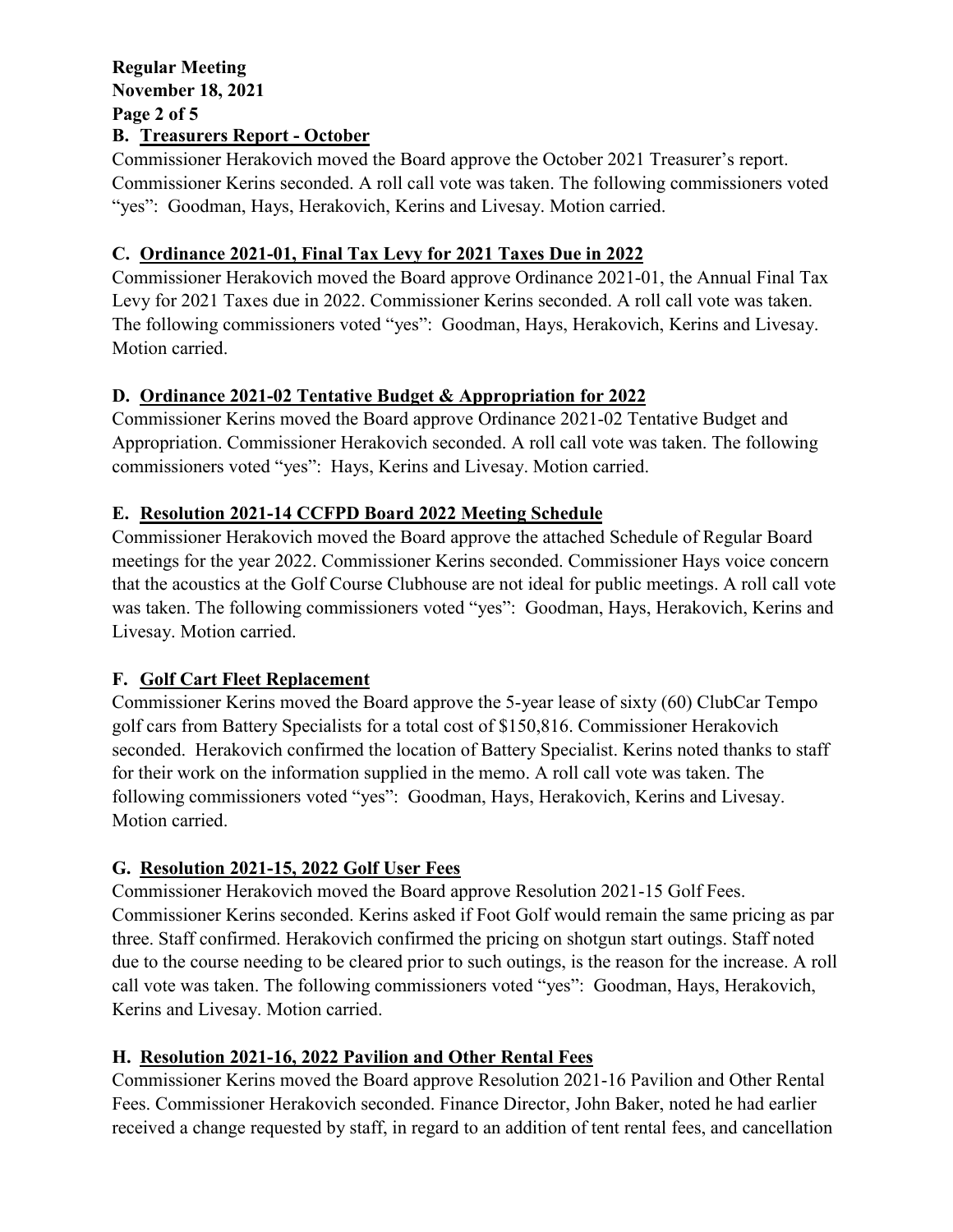### **Regular Meeting November 18, 2021 Page 3 of 5**

# fees. Commissioner Herakovich moved to table Resolution 2021-16 Pavilion and Other Rental Fees. Commissioner Kerins seconded. A roll call vote was taken. The following commissioners voted "yes": Goodman, Hays, Herakovich, Kerins and Livesay. Motion carried.

# **I. Purchase: Homer Lake Utility Vehicle**

Commissioner Herakovich moved the Board approve the bid for purchase of a utility vehicle for Homer Lake Forest Preserve from Birkey's Farm Store for Twenty Thousand Seven Hundred and 00/100 (\$20,700.00). Commissioner Kerins seconded. Commissioner Herakovich asked the Brand of the vehicle. Staff noted it was a Kubota. It was also noted the two like bids were accepted on the bid, as they were for the same specs, but were bid separately for color and delivery date differences. A roll call vote was taken. The following commissioners voted "yes": Goodman, Hays, Herakovich, Kerins and Livesay. Motion carried.

# **J. Contract: Willow Pond Renovation**

Commissioner Kerins moved the Board approve the bid for the Willow Pond Restoration project from White Construction, located in Clinton, IN, for Six Hundred Three Thousand dollars (\$603,000). Commissioner Herakovich seconded. Deputy Director, Mike Daab, noted they have received reference information from other like entities on work of this firm and all are very favorable. Hays asked, as the company is out of Indiana, would they be using Illinois labor? Daab noted the company is a national company, but they have offices in Illinois. A roll call vote was taken. The following commissioners voted "yes": Goodman, Hays, Herakovich, Kerins and Livesay. Motion carried.

# **K. Resolution 2021-18, KRT Phase 2C, Ogden Engineering Service Agreement**

Commissioner Herakovich moved the Board adopt Resolution 2021-18 approving a local public agency (LPA) engineering services agreement for the construction engineering on the Kickapoo Rail trail (KRT), from CR2650 to CR2800E, in an amount of \$177,958.00. Hays asked why they used these coordinates. Planning Assistant, Bridgette Moen, noted using those coordinates would have ending points that are more defined, as compared to stopping in the middle of a field. Daab also noted trail areas by railroad crossing, if legislative assistance is needed, are easier to obtain such assistance. A roll call vote was taken. The following commissioners voted "yes": Goodman, Hays, Herakovich, Kerins and Livesay. Motion carried.

# **COMMISSIONERS REPORT**

# **A. Forest Preserve Friends Foundation**

Commissioner Livesay reported the group had recently met and discussion included; Triple match Giving Tuesday, covered bridge roof fundraising, and working with a speaker on endowment options.

# **B. Citizens Advisory Committee**

Commissioner Hays noted the group will be meeting in December and will be accepting a new member, which the CCFPD Board will have for acceptance at the December meeting. Hays also reported members have been busy assisting with Educational Programs.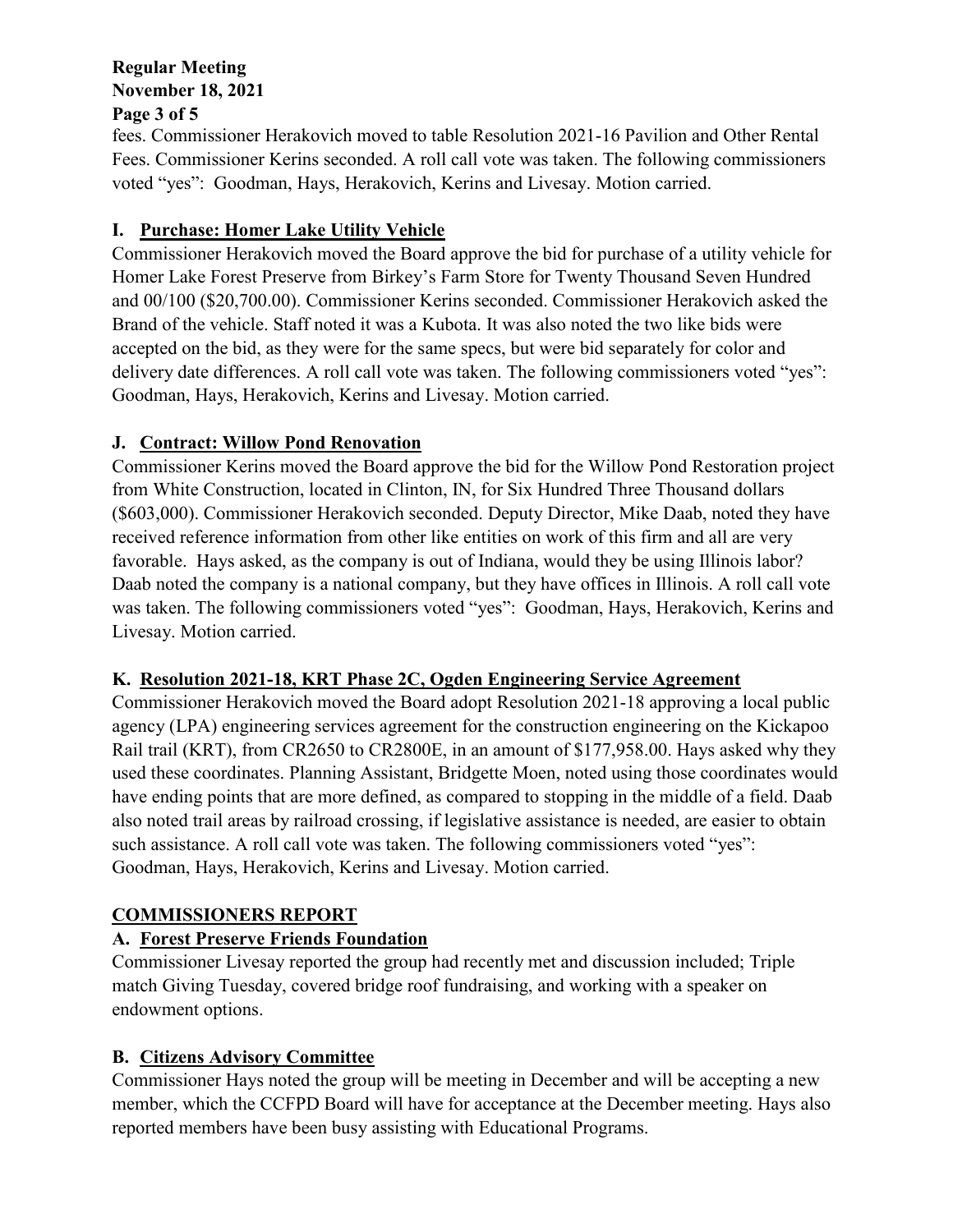**Regular Meeting November 18, 2021 Page 4 of 5**

#### **C. Commissioner Comments**

Commissioners cited the following items from staff reports and observations:

- Salt Fork Center new decking
- Camping and golf outing numbers
- Golf 5-year average numbers
- Harvest Fest
- Buffalo Trace trails
- Museum strategic plan work
- Robert F Smith Internship through the Smithsonian
- Social media work
- DEI Fellowship work
- Paddle boat numbers
- School programs
- Climate change program

Commissioners commended staff on the reports provided, and the work of all District staff.

In regard to farm revenue, Hays noted he would like the District to rethink the use of District land for cash crops.

Goodman thanked the Finance staff for their work on the preparation of the District tax levy submittal.

### **STAFF REPORTS**

**A. Executive Director Announcements** – Pearson stated there wasn't anything to add to the report provided in the Board packet.

#### **DISCUSSION ITEMS**

**A. Draft Budget** – Pearson introduced the document that was supplied in the packet. Baker, gave a visual presentation overview to those present, and Daab shared capital project information regarding the budget.

In regard to proposed new positions, commissioners verified if the listing submitted were in priority order, Marketing Assistant position responsibilities, and part time seasonal needs. Staff noted the order was per priority. Livesay asked if the hours of the current seasonal campground naturalist couldn't just be expanded, or possibly broadening the responsibilities of the clerical position of the campground host to help with the activities. Staff noted the past seasonal naturalist held a full-time job, so wouldn't have been able to add any additional hours, and in regard to expanding the hosts responsibilities, the host position already holds many hours and responsibilities.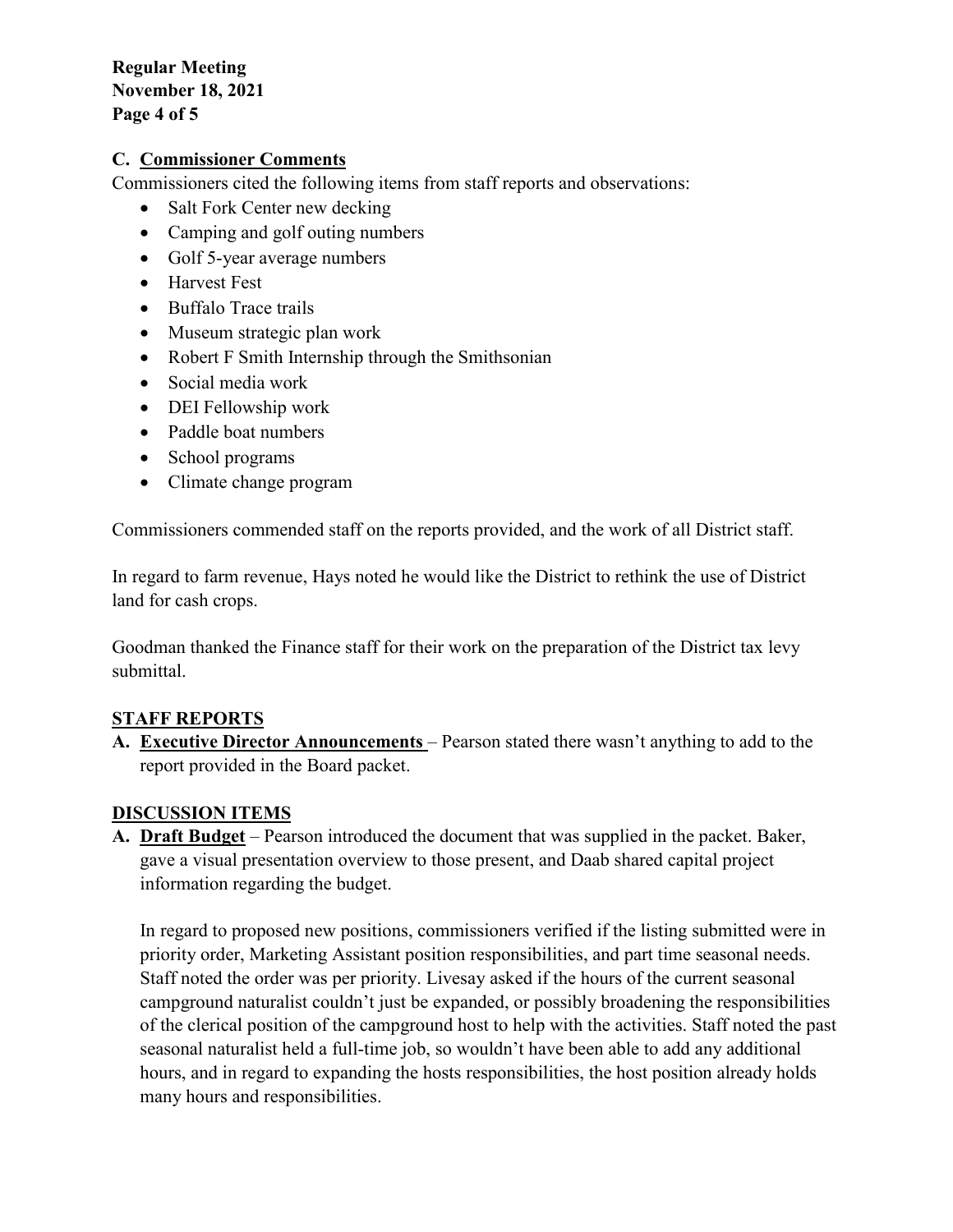# **Regular Meeting November 18, 2021**

# **Page 5 of 5**

Baker asked Commissioners to forward any comments or questions to him prior to the December meeting.

**B. DEI Fellowship** – Pearson gave an overview of the document that was included in the packet. Kerins asked if the salary included benefits. Staff noted benefits were included in the salary amount.

# **EXECUTIVE SESSION**

Commissioner Kerins moved to Executive Session at 7:40 pm under 2(c)5: The purchase or lease of real property for the use of the public body, including meetings held for the purpose of discussing whether a particular parcel should be acquired. Commissioner Herakovich seconded. A roll call vote was taken. The following commissioners voted "yes": Hays, Kerins and Livesay. Motion carried.

Goodman closed Executive session and opened the Regular meeting at 8:05 pm.

# **NEW BUSINESS contd.**

# **L. Illinois Clean Energy Community Foundation Grant Award**

Commissioner Herakovich moved the Board approve a grant award from the Illinois Clean Energy Community Foundation (ICECF) for land acquisition in the amount of \$637,525 or 70% of the purchase price, whichever is less, and \$10,000 for ecological restoration activities for approximately 131 acres of land located west of St. Joseph at the confluence of the Salt Fork River and Saline Branch. Commissioner Kerins seconded. Commissioner Livesay asked for the motion to also include where the additional approximately \$80,000 dollars of funding would come. Herakovich amended the motion to include the additional funding not to exceed \$80,000 would come out of reserve funding for land acquisition. Commissioner Kerins seconded. Commissioners thanked staff for the clear and concise memo. A roll call vote was taken. The following commissioners voted "yes": Hays, Kerins and Livesay. Motion carried.

# **MEETING ADJOURNMENT**

Commissioner Kerins made a motion to adjourn the Regular Meeting at 8:09 pm. Goodman seconded. A roll call vote was taken. The following commissioners voted "yes": Goodman, Hays, Herakovich, Kerins and Livesay. Motion carried.

 $\mathcal{L}_\mathcal{L}$  , which is a set of the set of the set of the set of the set of the set of the set of the set of the set of the set of the set of the set of the set of the set of the set of the set of the set of the set of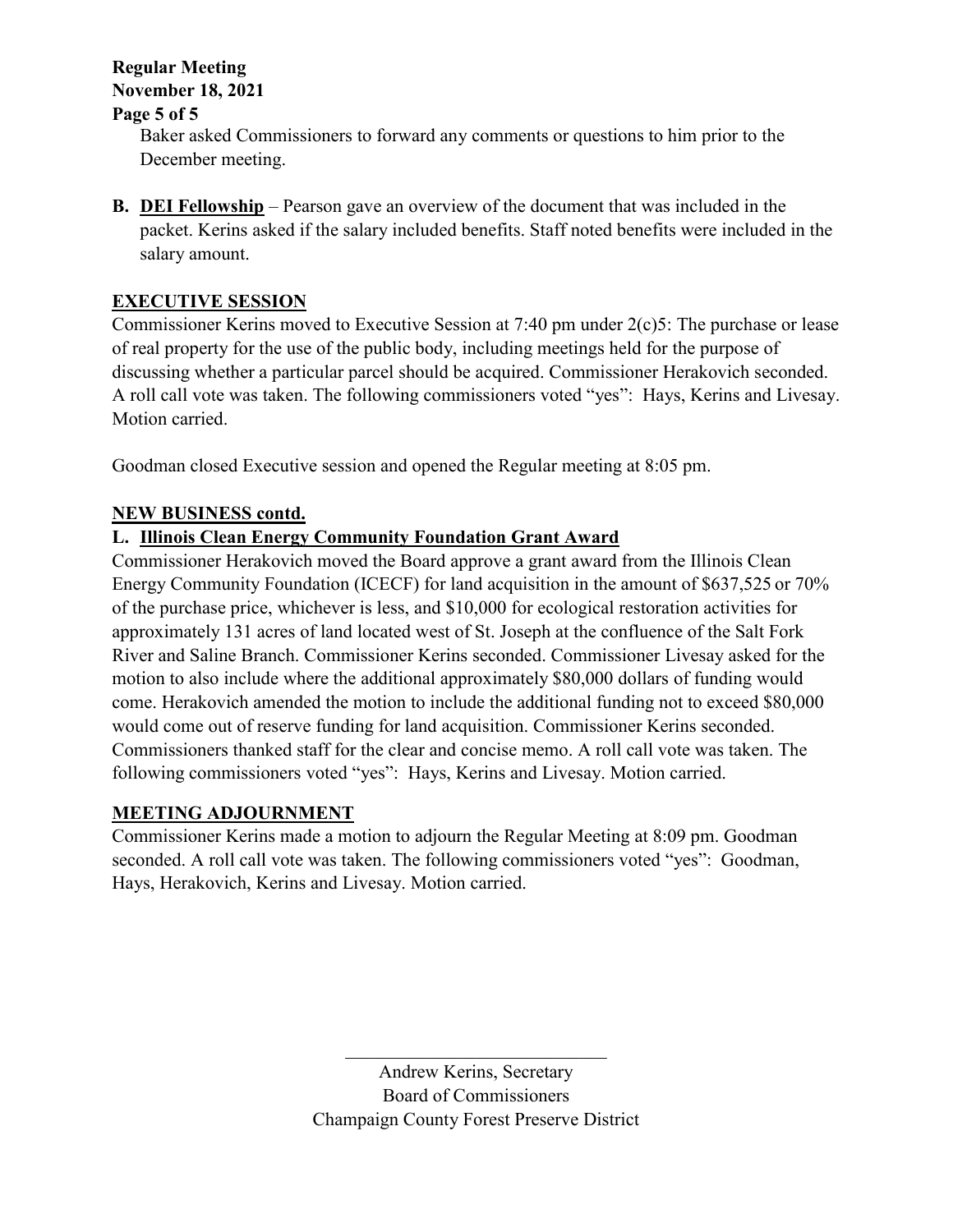# **Journal of Proceedings STUDY SESSION – BOARD OF COMMISSIONERS December 2, 2021, 6:00 pm**

**Museum of the Grand Prairie, Lake of the Woods Forest Preserve, Mahomet, Illinois**

Via Zoom meetings [\(www.zoom.us\)](http://www.zoom.us/) | Meeting ID: 868 6766 1503

The Champaign County Forest Preserve District Board of Commissioners met at a Special Meeting on Thursday, December 2, 2021 via Zoom due to the Illinois Governor's Executive Order 2020-10. Commissioner Goodman called the Special Meeting to order at 6:02 p.m. Commissioner Livesay called the roll. The following Commissioners were in attendance by both audio and video: Goodman, Hays, Herakovich, and Livesay. Commissioner Kerins was absent with notice.

**REMOTE ATTENDANCE** – All Commissioners in attendance attended via Zoom.

### **PUBLIC COMMENT** – None

#### **DRAFT 2022 WORKING BUDGET DISCUSSION**

- **A. Programs Areas** Baker reviewed the document that was supplied in the Board packet, asking the Board for their feedback on the draft document. Feedback included; not to use indirect cost, include administrative cost section and the breakdown by administrative costs, as that would be helpful to see. Commissioners also asked when the current Strategic Plan is due for updates. Pearson noted the current document is through 2024, but staff will begin the document review process in 2022.
- **B. Personnel Requests** Regarding personnel request, Livesay noted her one concern is in regard to current staffing at the Interpretive Center, as the facility hasn't been able to be open some weekends due to hours not being available. Thus, she is worried that adding hours to the Middle Fork activity coordinator, would take away hours keeping the current Interpretive Center open. Pearson stated the document also allowed for increasing the hours for the Interpretive Center staffing. Goodman asked about possible methods of evaluation for the positions. Pearson noted using goal setting and metrics for program budgeting will allow all positions to be monitored in regard to goals reached, and programming and public impact.

Commissioners present were in consensus that all position request be brought forward for approval.

**C. General/Other Discussion** – Staff confirmed if the salary schedule should remain in the document. Commissioners noted at a minimum include \$75,000 and up, but transparency is best, so Commissioners present were in consensus to keep salaries in the document.

Commissioners thanked finance staff and Pearson for their work on the budget document, and also noting how well written and informative it was.

Staff advised the Regular December and January Board meetings would be held via Zoom, and most likely the February one would also be via Zoom.